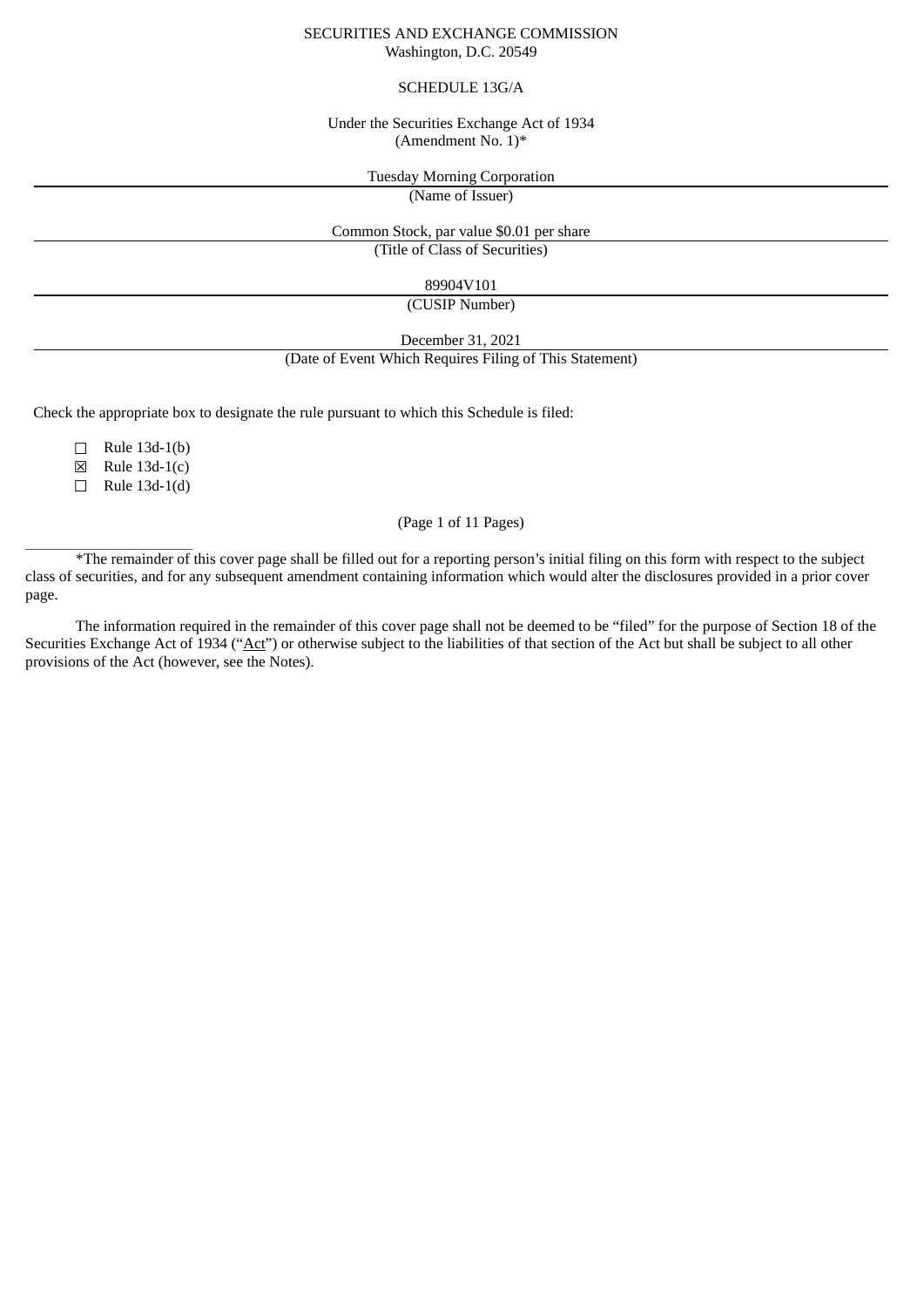| 1                                                                                                                              | NAME OF REPORTING PERSON<br>Adage Capital Partners, L.P.                     |                                               |  |
|--------------------------------------------------------------------------------------------------------------------------------|------------------------------------------------------------------------------|-----------------------------------------------|--|
| $\overline{2}$                                                                                                                 | CHECK THE APPROPRIATE BOX IF A MEMBER OF A GROUP<br>(a) $\Box$<br>(b) $\Box$ |                                               |  |
| $\overline{\mathbf{3}}$                                                                                                        | <b>SEC USE ONLY</b>                                                          |                                               |  |
| $\boldsymbol{4}$                                                                                                               | CITIZENSHIP OR PLACE OF ORGANIZATION<br>Delaware                             |                                               |  |
|                                                                                                                                | 5                                                                            | <b>SOLE VOTING POWER</b><br>$\mathbf{0}$      |  |
| <b>NUMBER OF</b><br><b>SHARES</b><br><b>BENEFICIALLY</b><br><b>OWNED BY</b><br><b>EACH</b><br><b>REPORTING</b><br>PERSON WITH: | 6                                                                            | <b>SHARED VOTING POWER</b><br>5,538,511       |  |
|                                                                                                                                | 7                                                                            | <b>SOLE DISPOSITIVE POWER</b><br>$\mathbf{0}$ |  |
|                                                                                                                                | 8                                                                            | SHARED DISPOSITIVE POWER<br>5,538,511         |  |
| 9                                                                                                                              | AGGREGATE AMOUNT BENEFICIALLY OWNED BY EACH REPORTING PERSON<br>5,538,511    |                                               |  |
| 10                                                                                                                             | CHECK BOX IF THE AGGREGATE AMOUNT IN ROW (9) EXCLUDES CERTAIN SHARES         |                                               |  |
| 11                                                                                                                             | PERCENT OF CLASS REPRESENTED BY AMOUNT IN ROW (9)<br>6.46%                   |                                               |  |
| 12                                                                                                                             | TYPE OF REPORTING PERSON<br>PN                                               |                                               |  |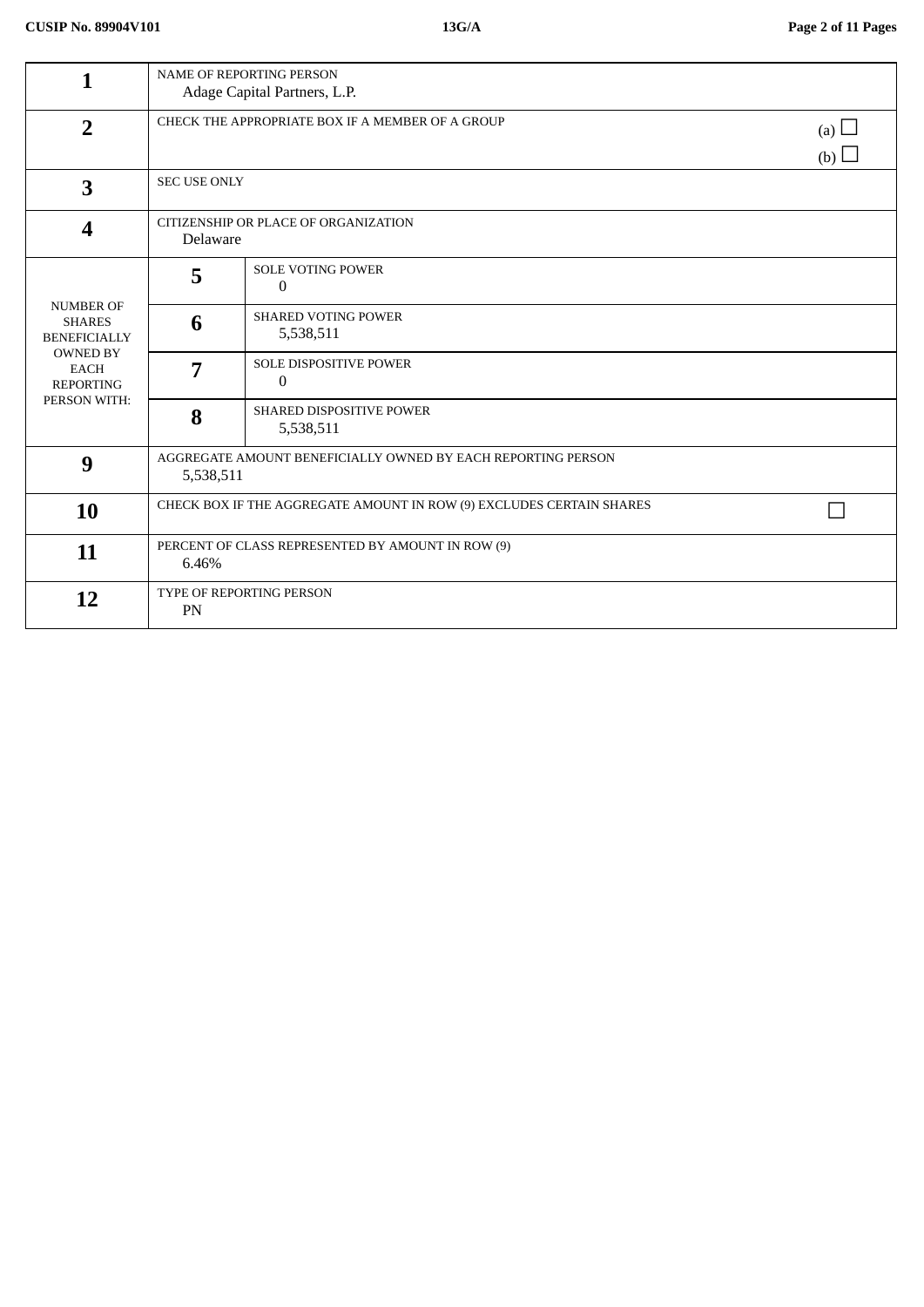| 1                                                                                                                              | <b>NAME OF REPORTING PERSON</b><br>Adage Capital Partners GP, L.L.C.         |                                               |  |
|--------------------------------------------------------------------------------------------------------------------------------|------------------------------------------------------------------------------|-----------------------------------------------|--|
| $\overline{2}$                                                                                                                 | CHECK THE APPROPRIATE BOX IF A MEMBER OF A GROUP<br>(a) $\Box$<br>(b) $\Box$ |                                               |  |
| 3                                                                                                                              | <b>SEC USE ONLY</b>                                                          |                                               |  |
| $\overline{\mathbf{4}}$                                                                                                        | CITIZENSHIP OR PLACE OF ORGANIZATION<br>Delaware                             |                                               |  |
| <b>NUMBER OF</b><br><b>SHARES</b><br><b>BENEFICIALLY</b><br><b>OWNED BY</b><br><b>EACH</b><br><b>REPORTING</b><br>PERSON WITH: | 5                                                                            | <b>SOLE VOTING POWER</b><br>$\mathbf{0}$      |  |
|                                                                                                                                | 6                                                                            | <b>SHARED VOTING POWER</b><br>5,538,511       |  |
|                                                                                                                                | 7                                                                            | <b>SOLE DISPOSITIVE POWER</b><br>$\mathbf{0}$ |  |
|                                                                                                                                | 8                                                                            | <b>SHARED DISPOSITIVE POWER</b><br>5,538,511  |  |
| 9                                                                                                                              | AGGREGATE AMOUNT BENEFICIALLY OWNED BY EACH REPORTING PERSON<br>5,538,511    |                                               |  |
| 10                                                                                                                             | CHECK BOX IF THE AGGREGATE AMOUNT IN ROW (9) EXCLUDES CERTAIN SHARES         |                                               |  |
| 11                                                                                                                             | PERCENT OF CLASS REPRESENTED BY AMOUNT IN ROW (9)<br>6.46%                   |                                               |  |
| 12                                                                                                                             | TYPE OF REPORTING PERSON<br>O <sub>O</sub>                                   |                                               |  |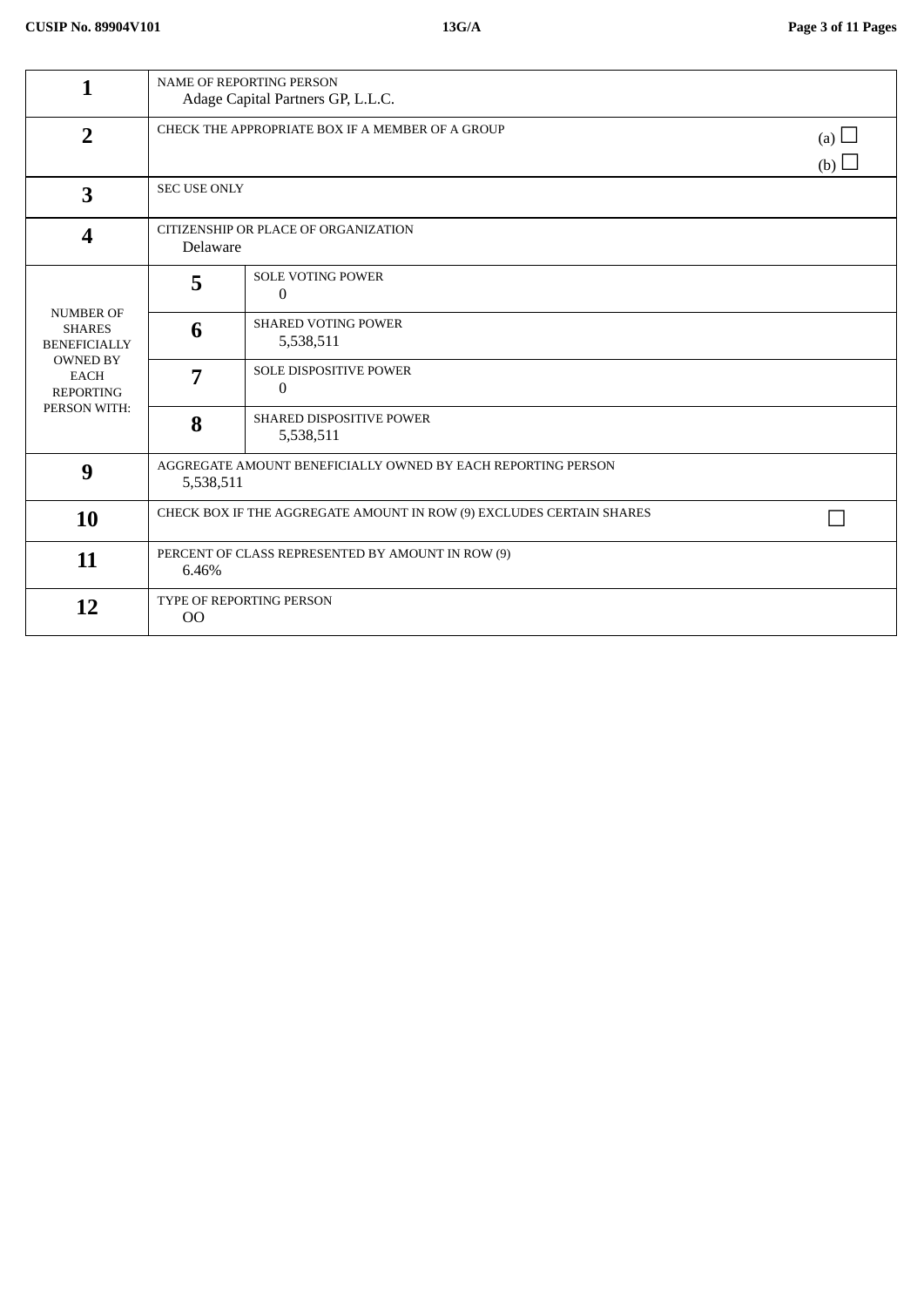| 1                                                                                                                              | NAME OF REPORTING PERSON<br>Adage Capital Advisors, L.L.C.                |                                         |            |
|--------------------------------------------------------------------------------------------------------------------------------|---------------------------------------------------------------------------|-----------------------------------------|------------|
| $\overline{2}$                                                                                                                 | CHECK THE APPROPRIATE BOX IF A MEMBER OF A GROUP<br>(b) $\Box$            |                                         | (a) $\Box$ |
| $\overline{\mathbf{3}}$                                                                                                        |                                                                           | <b>SEC USE ONLY</b>                     |            |
| $\boldsymbol{4}$                                                                                                               | CITIZENSHIP OR PLACE OF ORGANIZATION<br>Delaware                          |                                         |            |
|                                                                                                                                | 5                                                                         | <b>SOLE VOTING POWER</b><br>$\Omega$    |            |
| <b>NUMBER OF</b><br><b>SHARES</b><br><b>BENEFICIALLY</b><br><b>OWNED BY</b><br><b>EACH</b><br><b>REPORTING</b><br>PERSON WITH: | 6                                                                         | <b>SHARED VOTING POWER</b><br>5,538,511 |            |
|                                                                                                                                | 7                                                                         | <b>SOLE DISPOSITIVE POWER</b><br>0      |            |
|                                                                                                                                | 8                                                                         | SHARED DISPOSITIVE POWER<br>5,538,511   |            |
| 9                                                                                                                              | AGGREGATE AMOUNT BENEFICIALLY OWNED BY EACH REPORTING PERSON<br>5,538,511 |                                         |            |
| 10                                                                                                                             | CHECK BOX IF THE AGGREGATE AMOUNT IN ROW (9) EXCLUDES CERTAIN SHARES      |                                         |            |
| 11                                                                                                                             | PERCENT OF CLASS REPRESENTED BY AMOUNT IN ROW (9)<br>6.46%                |                                         |            |
| 12                                                                                                                             | TYPE OF REPORTING PERSON<br>$00\,$                                        |                                         |            |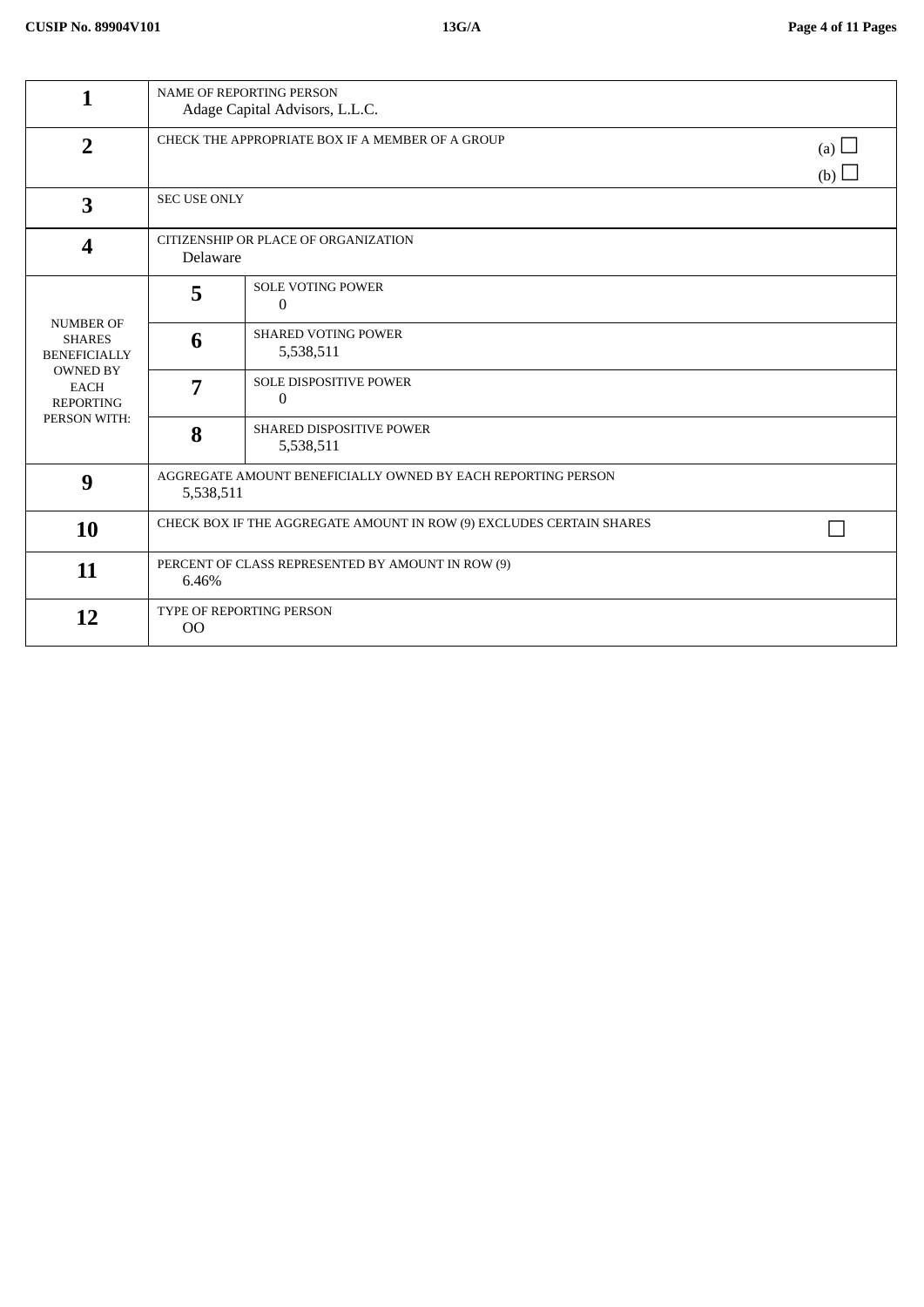| 1                                                                                                                              | NAME OF REPORTING PERSON<br>Robert Atchinson                                 |                                                 |  |
|--------------------------------------------------------------------------------------------------------------------------------|------------------------------------------------------------------------------|-------------------------------------------------|--|
| $\overline{2}$                                                                                                                 | CHECK THE APPROPRIATE BOX IF A MEMBER OF A GROUP<br>(a) $\Box$<br>(b) $\Box$ |                                                 |  |
| 3                                                                                                                              |                                                                              | <b>SEC USE ONLY</b>                             |  |
| 4                                                                                                                              | CITIZENSHIP OR PLACE OF ORGANIZATION<br><b>United States</b>                 |                                                 |  |
|                                                                                                                                | 5                                                                            | <b>SOLE VOTING POWER</b><br>$\overline{0}$      |  |
| <b>NUMBER OF</b><br><b>SHARES</b><br><b>BENEFICIALLY</b><br><b>OWNED BY</b><br><b>EACH</b><br><b>REPORTING</b><br>PERSON WITH: | 6                                                                            | <b>SHARED VOTING POWER</b><br>5,538,511         |  |
|                                                                                                                                | 7                                                                            | <b>SOLE DISPOSITIVE POWER</b><br>$\overline{0}$ |  |
|                                                                                                                                | 8                                                                            | SHARED DISPOSITIVE POWER<br>5,538,511           |  |
| 9                                                                                                                              | AGGREGATE AMOUNT BENEFICIALLY OWNED BY EACH REPORTING PERSON<br>5,538,511    |                                                 |  |
| 10                                                                                                                             | CHECK BOX IF THE AGGREGATE AMOUNT IN ROW (9) EXCLUDES CERTAIN SHARES         |                                                 |  |
| 11                                                                                                                             | PERCENT OF CLASS REPRESENTED BY AMOUNT IN ROW (9)<br>6.46%                   |                                                 |  |
| 12                                                                                                                             | TYPE OF REPORTING PERSON<br>IN                                               |                                                 |  |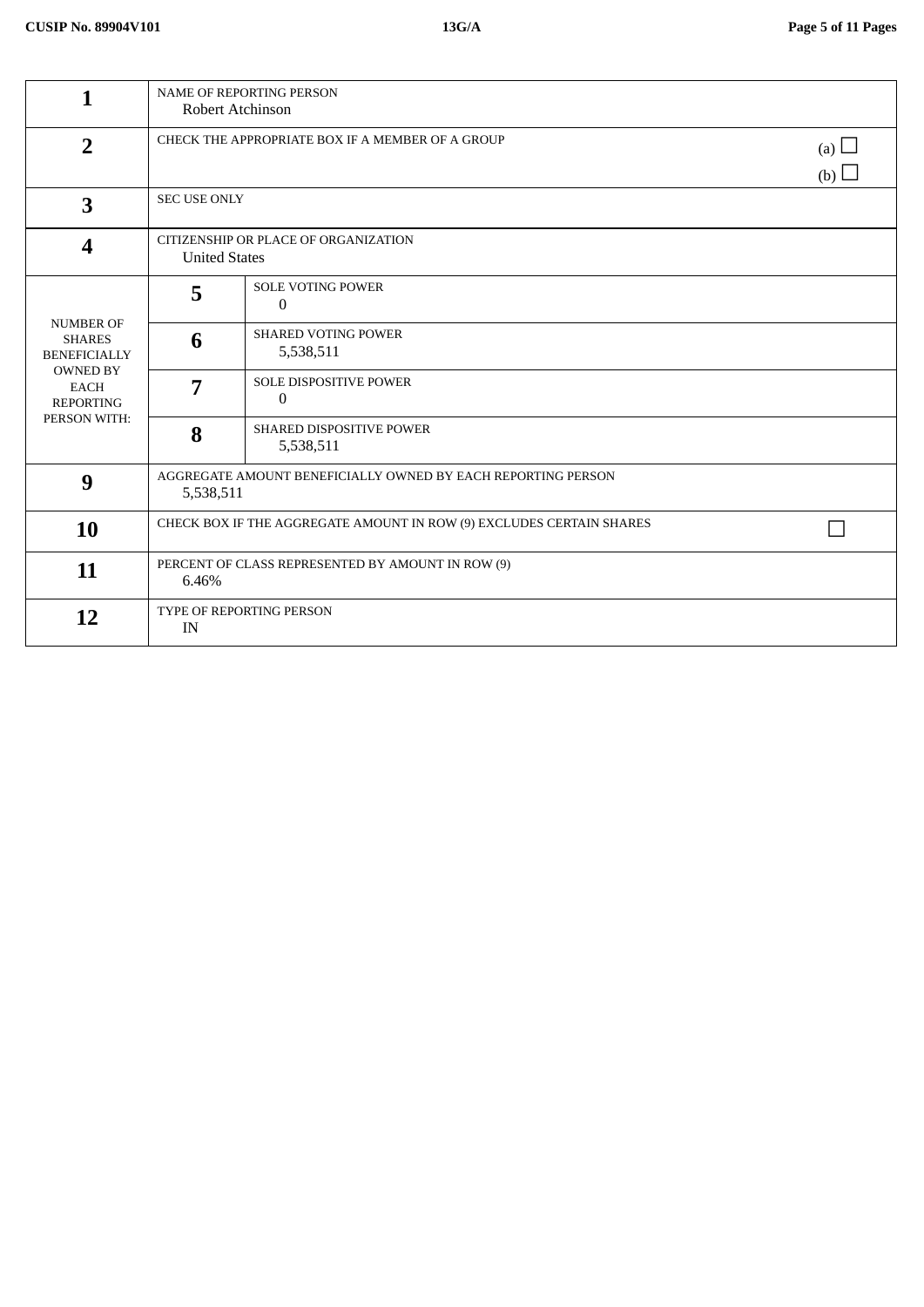| 1                                                                                                                              | NAME OF REPORTING PERSON<br>Phillip Gross                                    |                                            |  |
|--------------------------------------------------------------------------------------------------------------------------------|------------------------------------------------------------------------------|--------------------------------------------|--|
| $\overline{2}$                                                                                                                 | CHECK THE APPROPRIATE BOX IF A MEMBER OF A GROUP<br>(a) $\Box$<br>(b) $\Box$ |                                            |  |
| $\overline{\mathbf{3}}$                                                                                                        |                                                                              | <b>SEC USE ONLY</b>                        |  |
| 4                                                                                                                              | CITIZENSHIP OR PLACE OF ORGANIZATION<br><b>United States</b>                 |                                            |  |
|                                                                                                                                | 5                                                                            | <b>SOLE VOTING POWER</b><br>$\overline{0}$ |  |
| <b>NUMBER OF</b><br><b>SHARES</b><br><b>BENEFICIALLY</b><br><b>OWNED BY</b><br><b>EACH</b><br><b>REPORTING</b><br>PERSON WITH: | 6                                                                            | SHARED VOTING POWER<br>5,538,511           |  |
|                                                                                                                                | 7                                                                            | <b>SOLE DISPOSITIVE POWER</b><br>0         |  |
|                                                                                                                                | 8                                                                            | SHARED DISPOSITIVE POWER<br>5,538,511      |  |
| 9                                                                                                                              | AGGREGATE AMOUNT BENEFICIALLY OWNED BY EACH REPORTING PERSON<br>5,538,511    |                                            |  |
| 10                                                                                                                             | CHECK BOX IF THE AGGREGATE AMOUNT IN ROW (9) EXCLUDES CERTAIN SHARES         |                                            |  |
| 11                                                                                                                             | PERCENT OF CLASS REPRESENTED BY AMOUNT IN ROW (9)<br>6.46%                   |                                            |  |
| 12                                                                                                                             | TYPE OF REPORTING PERSON<br>IN                                               |                                            |  |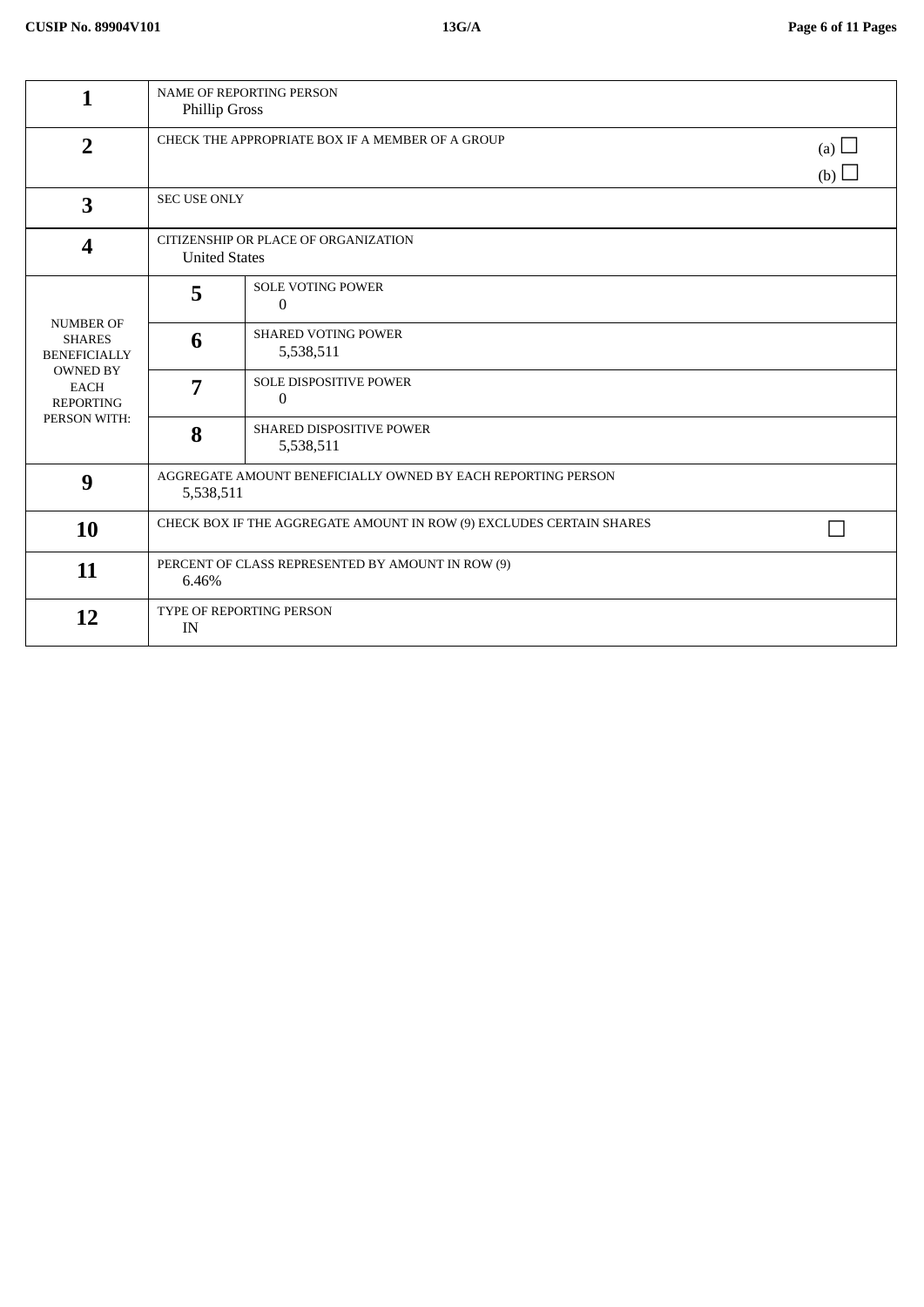| Item 1(a). | <b>NAME OF ISSUER</b> |  |
|------------|-----------------------|--|

The name of the issuer is Tuesday Morning Corporation (the "Company").

### **Item 1(b). ADDRESS OF ISSUER'S PRINCIPAL EXECUTIVE OFFICES**

The Company's principal executive offices are located at 6250 LBJ Freeway, Dallas, Texas 75240.

#### **Item 2(a). NAME OF PERSON FILING**

This statement is filed by:

- (i) Adage Capital Partners, L.P., a Delaware limited partnership ("ACP") with respect to the Common Stock directly owned by it;
- (ii) Adage Capital Partners GP, L.L.C., a limited liability company organized under the laws of the State of Delaware ("ACPGP"), as general partner of ACP with respect to the Common Stock directly owned by ACP;
- (iii) Adage Capital Advisors, L.L.C., a limited liability company organized under the laws of the State of Delaware ("ACA"), as managing member of ACPGP, general partner of ACP, with respect to the Common Stock directly owned by ACP;
- (iv) Robert Atchinson ("Mr. Atchinson"), as managing member of ACA, managing member of ACPGP, general partner of ACP with respect to the Common Stock directly owned by ACP; and
- (v) Phillip Gross ("Mr. Gross"), as managing member of ACA, managing member of ACPGP, general partner of ACP with respect to the Common Stock directly owned by ACP.

The foregoing persons are hereinafter sometimes collectively referred to as the "Reporting Persons." Any disclosures herein with respect to persons other than the Reporting Persons are made on information and belief after making inquiry to the appropriate party.

The filing of this statement should not be construed in and of itself as an admission by any Reporting Person as to beneficial ownership of the securities reported herein.

#### **Item 2(b). ADDRESS OF PRINCIPAL BUSINESS OFFICE OR, IF NONE, RESIDENCE**

The address of the business office of each of the Reporting Persons is 200 Clarendon Street, 52nd Floor, Boston, Massachusetts 02116.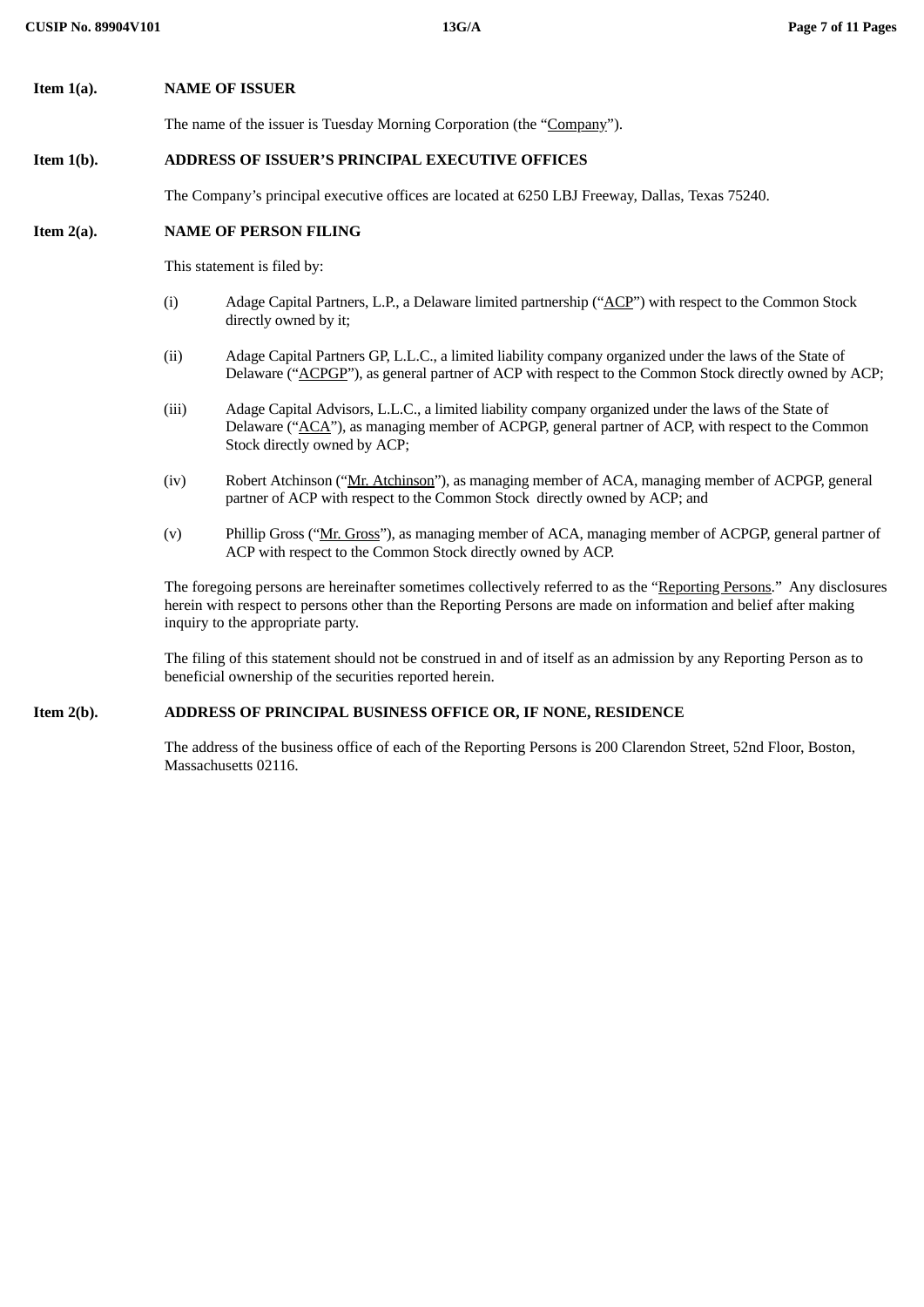#### **Item 2(c). CITIZENSHIP**

ACP is a limited partnership organized under the laws of the State of Delaware. ACPGP and ACA are limited liability companies organized under the laws of the State of Delaware. Messrs. Gross and Atchinson are citizens of the United States.

#### **Item 2(d). TITLE OF CLASS OF SECURITIES**

Common Stock, par value \$0.01 per share (the "Common Stock").

#### **Item 2(e). CUSIP NUMBER**

89904V101

#### **Item 3. IF THIS STATEMENT IS FILED PURSUANT TO Rules 13d-1(b), OR 13d-2(b) OR (c), CHECK WHETHER THE PERSON FILING IS A:**

- (a) ☐ Broker or dealer registered under Section 15 of the Act;
- (b)  $\Box$  Bank as defined in Section 3(a)(6) of the Act;
- (c)  $\Box$  Insurance company as defined in Section 3(a)(19) of the Act;
- (d) ☐ Investment company registered under Section 8 of the Investment Company Act of 1940;
- (e)  $\Box$  An investment adviser in accordance with Rule 13d-1(b)(1)(ii)(E);
- (f)  $\Box$  An employee benefit plan or endowment fund in accordance with Rule 13d-1(b)(1)(ii)(F);
- (g)  $\Box$  A parent holding company or control person in accordance with Rule 13d-1(b)(1)(ii)(G);
- (h)  $\Box$  A savings association as defined in Section 3(b) of the Federal Deposit Insurance Act;
- (i)  $\Box$  A church plan that is excluded from the definition of an investment company under Section 3(c)(14) of the Investment Company Act;
- (i)  $\Box$  A non-U.S. institution in accordance with Rule 13d-1(b)(1)(ii)(J);
- (k)  $\Box$  Group, in accordance with Rule 13d-1(b)(1)(ii)(K).

If filing as a non-U.S. institution in accordance with Rule  $13d-1(b)(1)(ii)(J)$ , please specify the type of institution: Not applicable.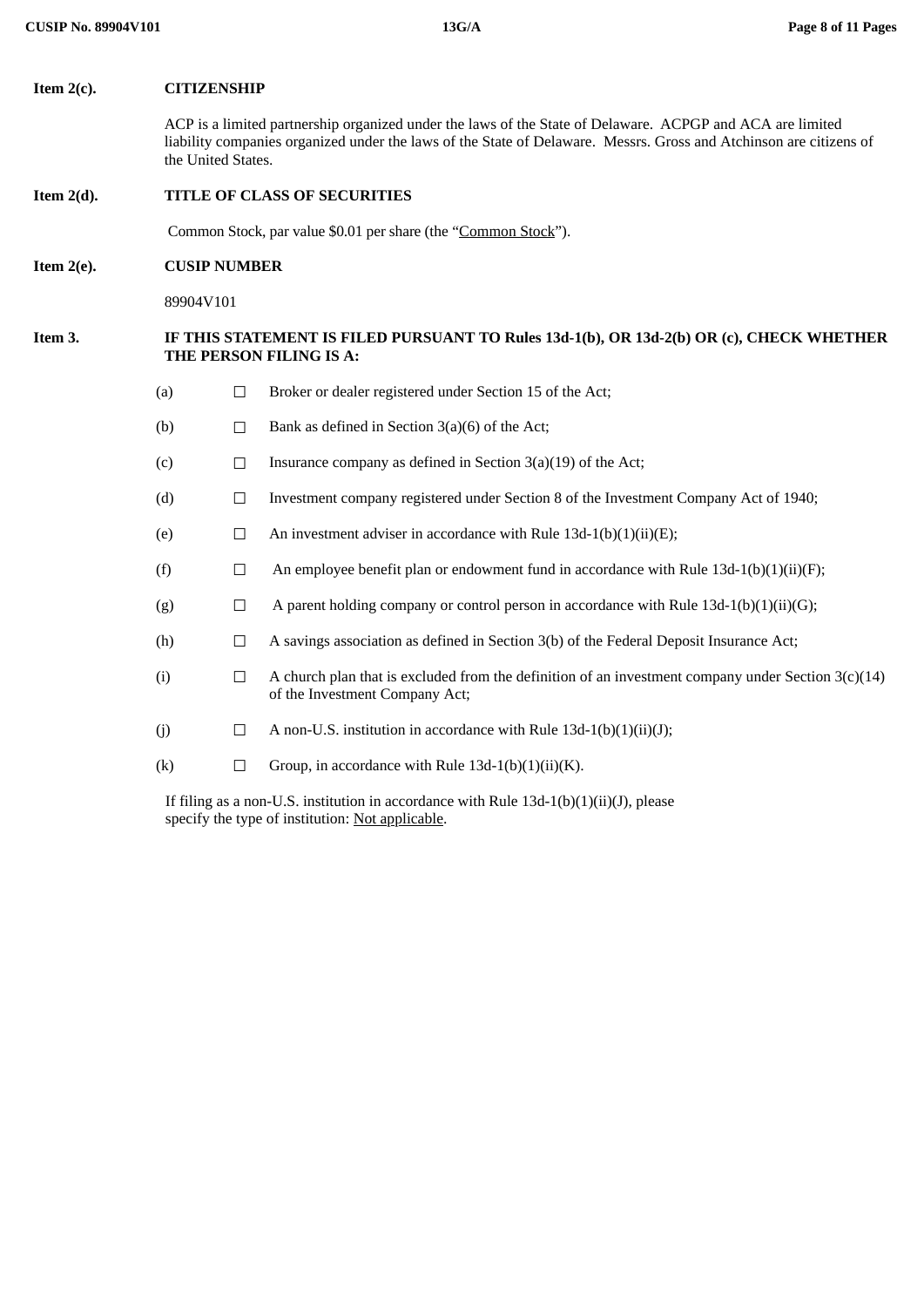| Item 4. | <b>OWNERSHIP</b> |
|---------|------------------|
|         |                  |

A. Adage Capital Partners, L.P., Adage Capital Partners GP, L.L.C. and Adage Capital Advisors, L.L.C.

- (a) Amount beneficially owned: 5,538,511
- (b) Percent of class: 6.46%. The percentage set forth in this Schedule 13G/A is calculated based upon the 85,768,308 shares of Common Stock outstanding as of October 29, 2021, as reported in the Company's Quarterly Report on Form 10-Q for the quarterly period ended September 30, 2021 filed with the Securities and Exchange Commission on November 4, 2021.
- (c) (i) Sole power to vote or direct the vote: 0
	- (ii) Shared power to vote or direct the vote: 5,538,511
		- (iii) Sole power to dispose or direct the disposition: 0
		- (iv) Shared power to dispose or direct the disposition of: 5,538,511

ACP has the power to dispose of and the power to vote the Common Stock beneficially owned by it, which power may be exercised by its general partner, ACPGP. ACA, as managing member of ACPGP, directs ACPGP's operations. Neither ACPGP nor ACA directly own any Common Stock. By reason of the provisions of Rule 13d-3 of the Securities Exchange Act of 1934 (the "Act"), ACPGP and ACA may be deemed to beneficially own the shares owned by ACP.

- B. Robert Atchinson and Phillip Gross
	- (a) Amount beneficially owned: 5,538,511
	- (b) Percent of class: 6.46%
	- (c) (i) Sole power to vote or direct the vote: 0
		- (ii) Shared power to vote or direct the vote: 5,538,511
		- (iii) Sole power to dispose or direct the disposition: 0
		- (iv) Shared power to dispose or direct the disposition: 5,538,511

Messrs. Atchinson and Gross, as managing members of ACA, have shared power to vote the Common Stock beneficially owned by ACP. Neither Mr. Atchinson nor Mr. Gross directly own any Common Stock. By reason of the provisions of Rule 13d-3 of the Act, each may be deemed to beneficially own the shares beneficially owned by ACP.

#### **Item 5. OWNERSHIP OF FIVE PERCENT OR LESS OF A CLASS**

Not applicable.

#### **Item 6. OWNERSHIP OF MORE THAN FIVE PERCENT ON BEHALF OF ANOTHER PERSON**

Not applicable.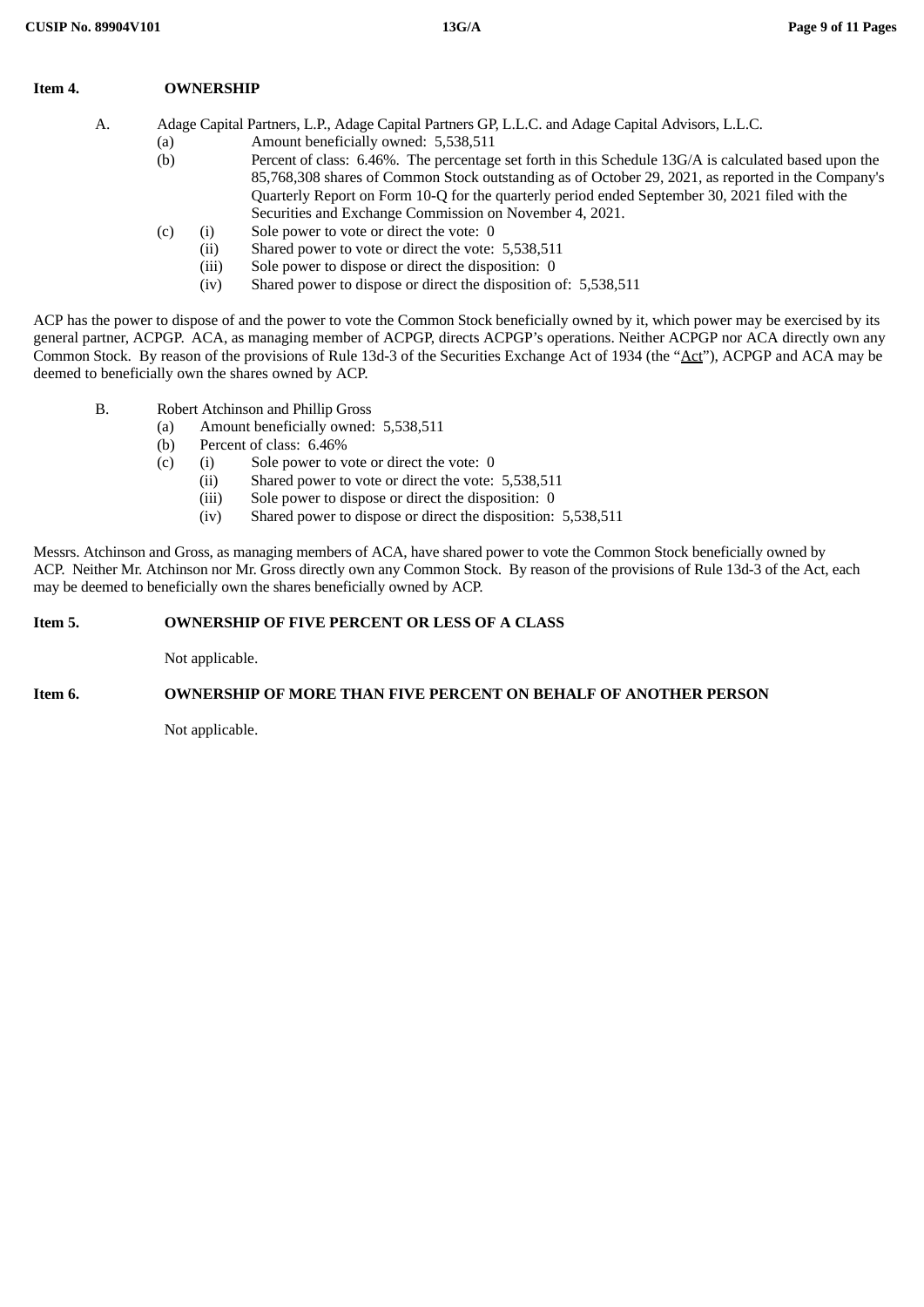## **Item 7. IDENTIFICATION AND CLASSIFICATION OF THE SUBSIDIARY WHICH ACQUIRED THE SECURITY BEING REPORTED ON BY THE PARENT HOLDING COMPANY OR CONTROL PERSON**

Not applicable.

## **Item 8. IDENTIFICATION AND CLASSIFICATION OF MEMBERS OF THE GROUP**

Not applicable.

### **Item 9. NOTICE OF DISSOLUTION OF GROUP**

Not applicable.

## **Item 10. CERTIFICATION**

Each of the Reporting Persons hereby makes the following certification:

By signing below each Reporting Person certifies that, to the best of his or its knowledge and belief, the securities referred to above were not acquired and are not held for the purpose of or with the effect of changing or influencing the control of the issuer of the securities and were not acquired and are not held in connection with or as a participant in any transaction having that purpose or effect.